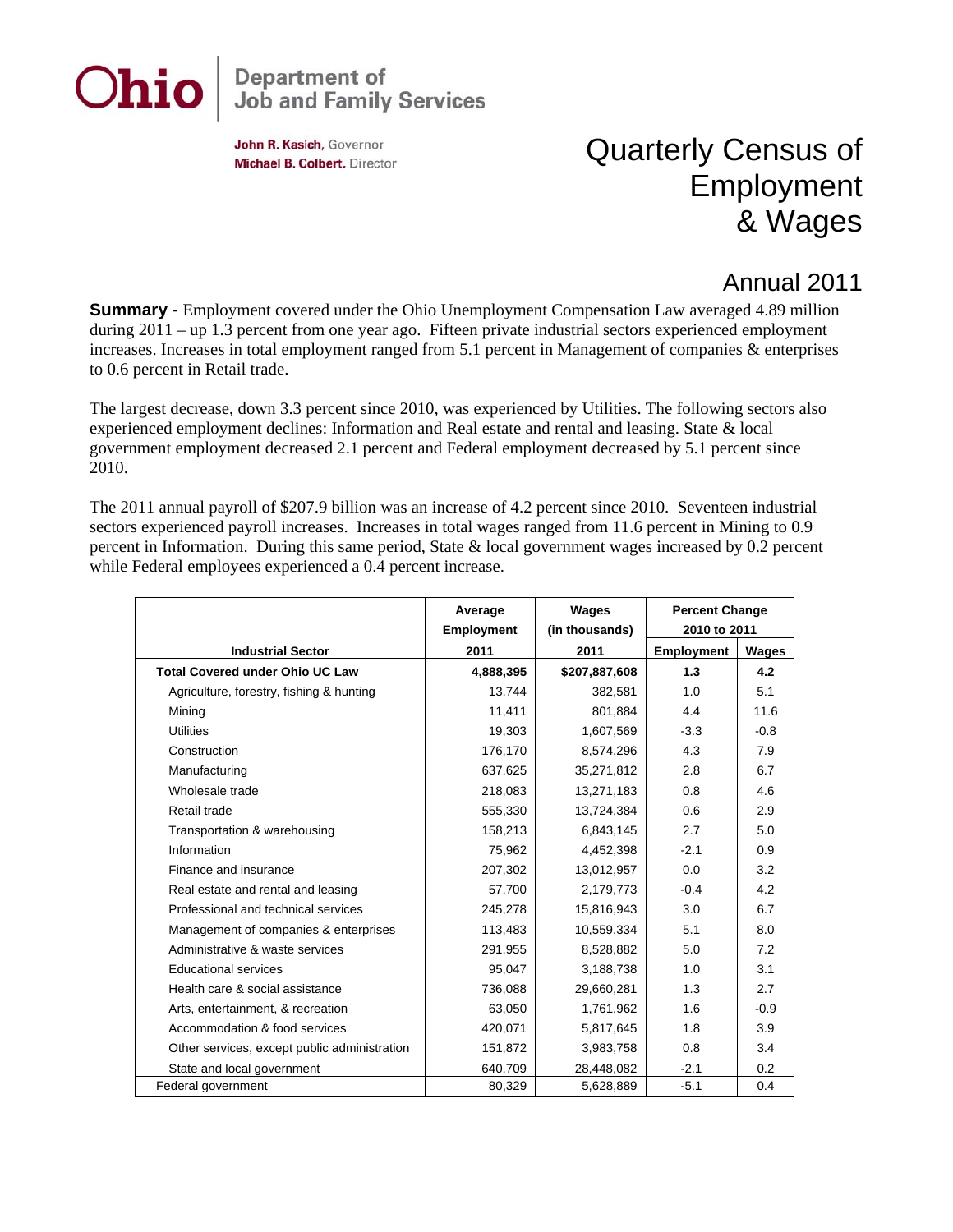The following chart represents the distribution of Ohio's employment by industrial sector. Health care & social assistance employs the largest number of workers, more than 15 percent of the state's workforce. State & local government, Manufacturing, and Retail trade each employ more than 10 percent of Ohio's workers.



#### **2011 Average Annual Employment by Industrial Sector**

All of Ohio's ten largest counties experienced employment increases since 2010. Increases ranged from 2.1 percent in Lorain County to 0.3 percent in Hamilton County.

All of the ten largest counties experienced payroll increases in 2011. Payroll gains ranged from 7.6 percent in Lorain County to 1.5 percent in Butler County.

|                                        | Average<br><b>Employment</b> | Wages<br>(in thousands) | <b>Percent Change</b><br>2010 to 2011 |       |
|----------------------------------------|------------------------------|-------------------------|---------------------------------------|-------|
| County                                 | 2011                         | 2011                    | <b>Employment</b>                     | Wages |
| <b>Total Covered under Ohio UC Law</b> | 4,888,395                    | \$207,887,608           | 1.3                                   | 4.2   |
| <b>Butler</b>                          | 138,160                      | 5,734,144               | 0.6                                   | 1.5   |
| Cuyahoga                               | 671,272                      | 32,330,186              | 0.5                                   | 3.6   |
| Franklin                               | 643,885                      | 30,332,323              | 1.7                                   | 4.4   |
| Hamilton                               | 474,914                      | 24,470,709              | 0.3                                   | 3.2   |
| Lorain                                 | 92,262                       | 3,584,742               | 2.1                                   | 7.6   |
| Lucas                                  | 197,335                      | 8,162,737               | 0.8                                   | 3.7   |
| Mahoning                               | 95,180                       | 3,247,578               | 0.8                                   | 3.5   |
| Montgomery                             | 237,344                      | 9,822,919               | 1.1                                   | 2.8   |
| Stark                                  | 150,169                      | 5,519,596               | 1.8                                   | 6.0   |
| Summit                                 | 252,029                      | 10,811,907              | 0.6                                   | 2.6   |
| All other counties                     | 1,935,845                    | 73,870,767              | 1.9                                   | 5.1   |